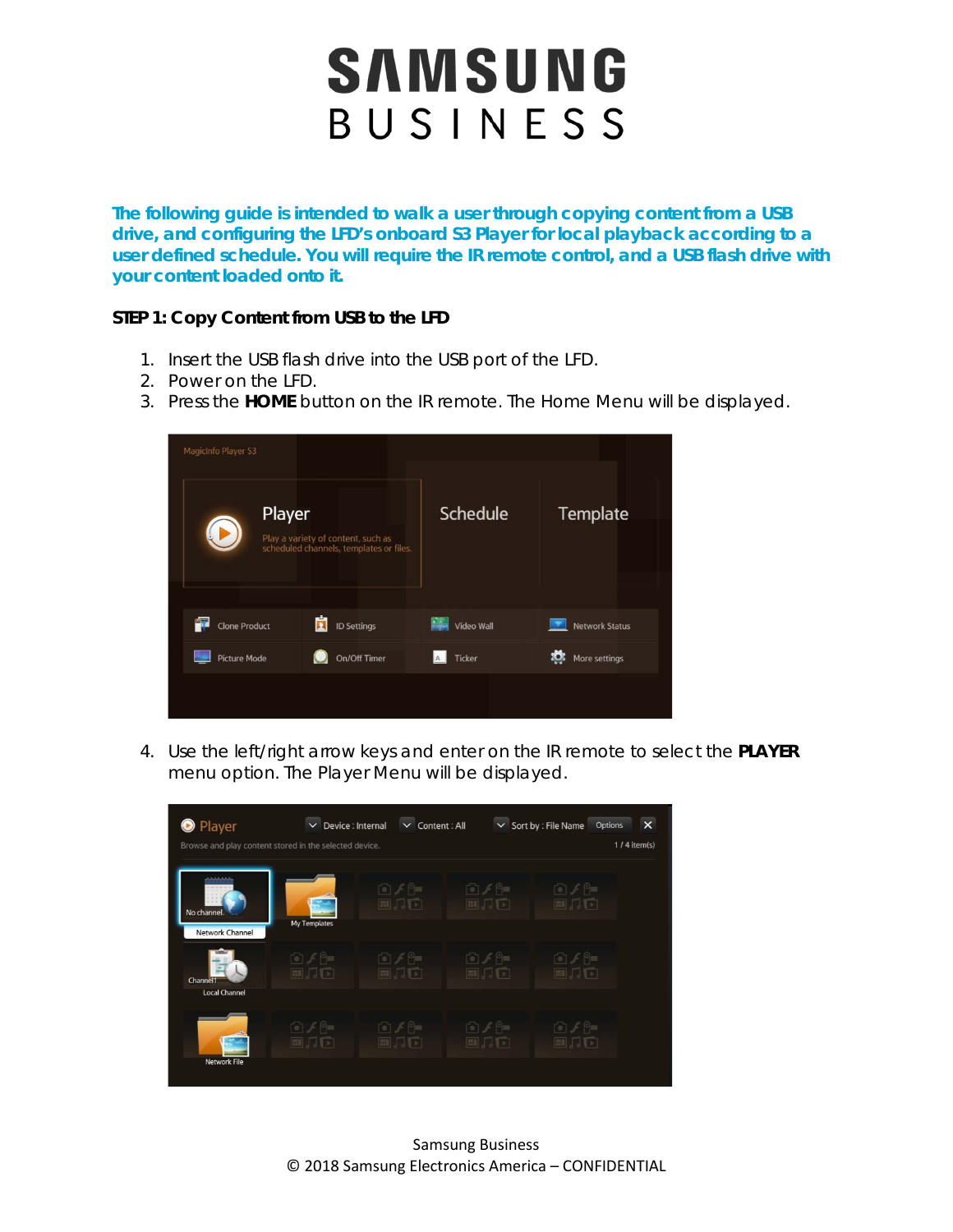5. Using the left/right/up/down arrow keys and enter on the IR remote to highlight and select the **OPTIONS** menu option in the upper right corner. The Options Menu will be displayed.

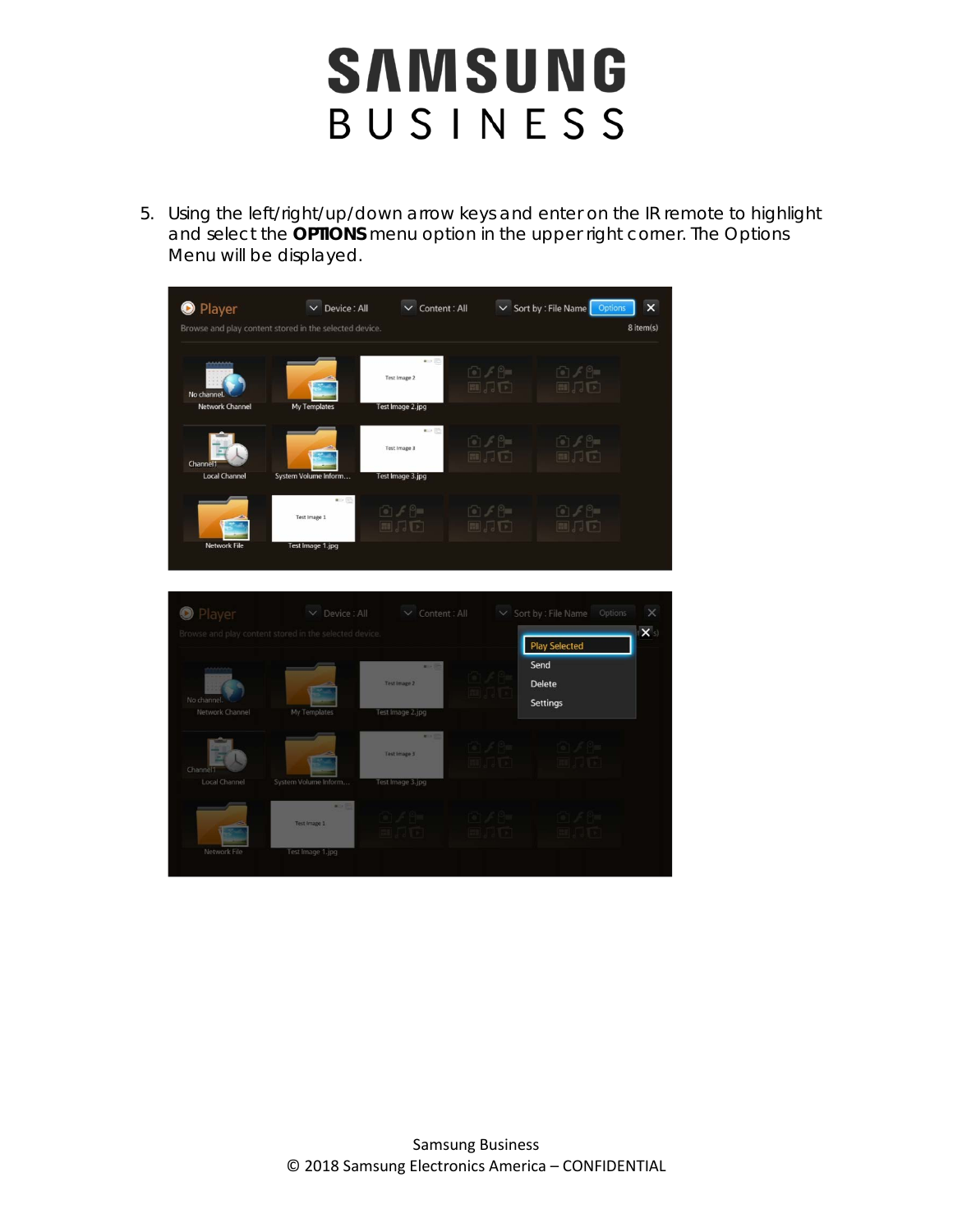6. Use the up/down arrow keys on the IR remote to select the **SEND** menu option. The Send Menu screen will be displayed.



7. Using the arrow keys on the IR remote, highlight the **SELECT ALL** menu option in the upper right corner, and press enter on the IR remote to select it.

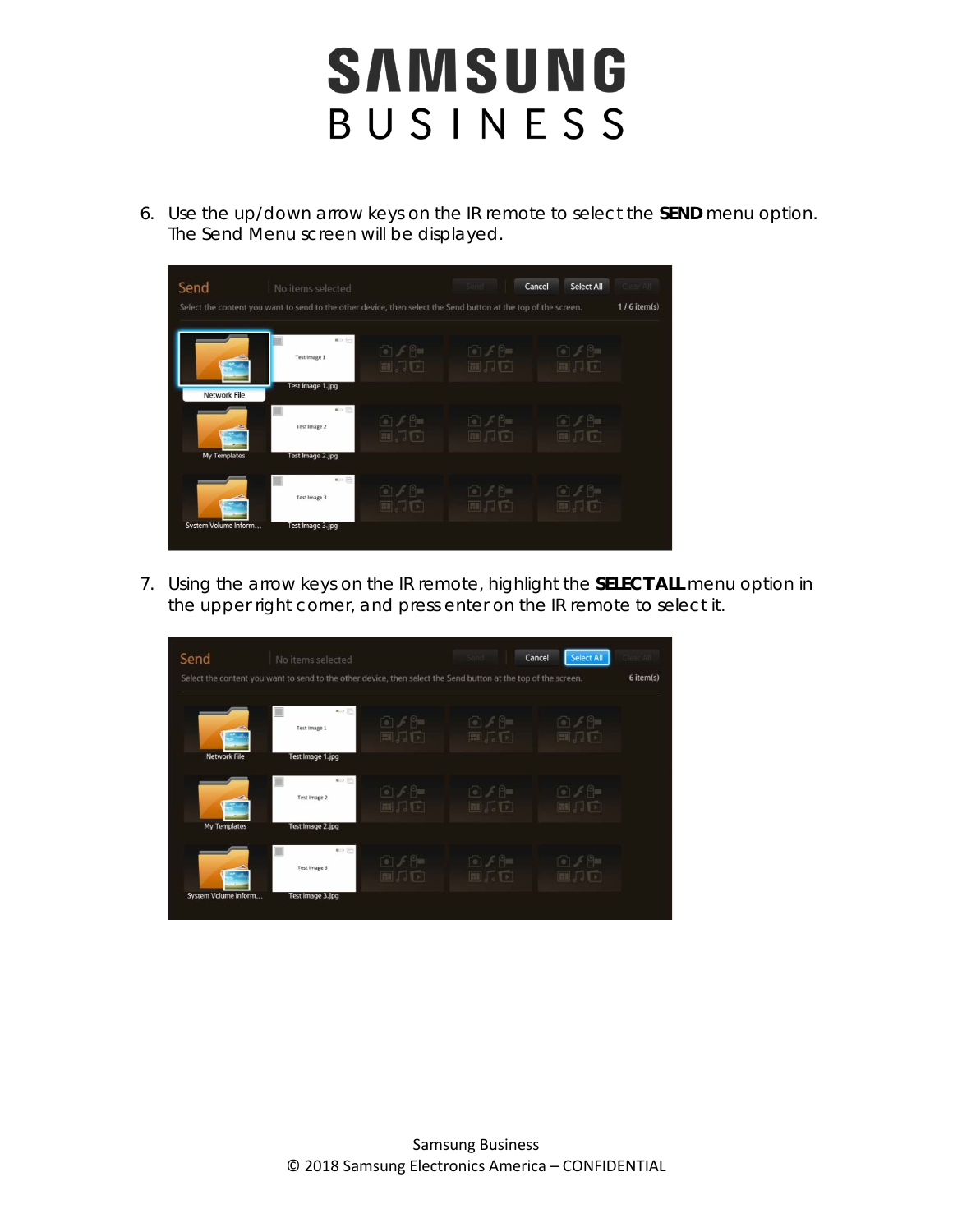8. Check marks will appear in the upper left of the icons representing the content files from your USB flash drive. We will be copying all of them onto the onboard storage in the LFD itself, so the USB flash drive may be removed. Using the arrow keys on the IR remote, highlight the **SEND** menu option. Press enter on the IR remote to select it.



9. Using the arrow keys and enter key on the IR remote, highlight and select the **SEND** menu option. The menu will ask you to confirm that you are copying to the internal memory of the LFD. Press the enter key on the IR remote to select the **INTERNAL** option from the menu.

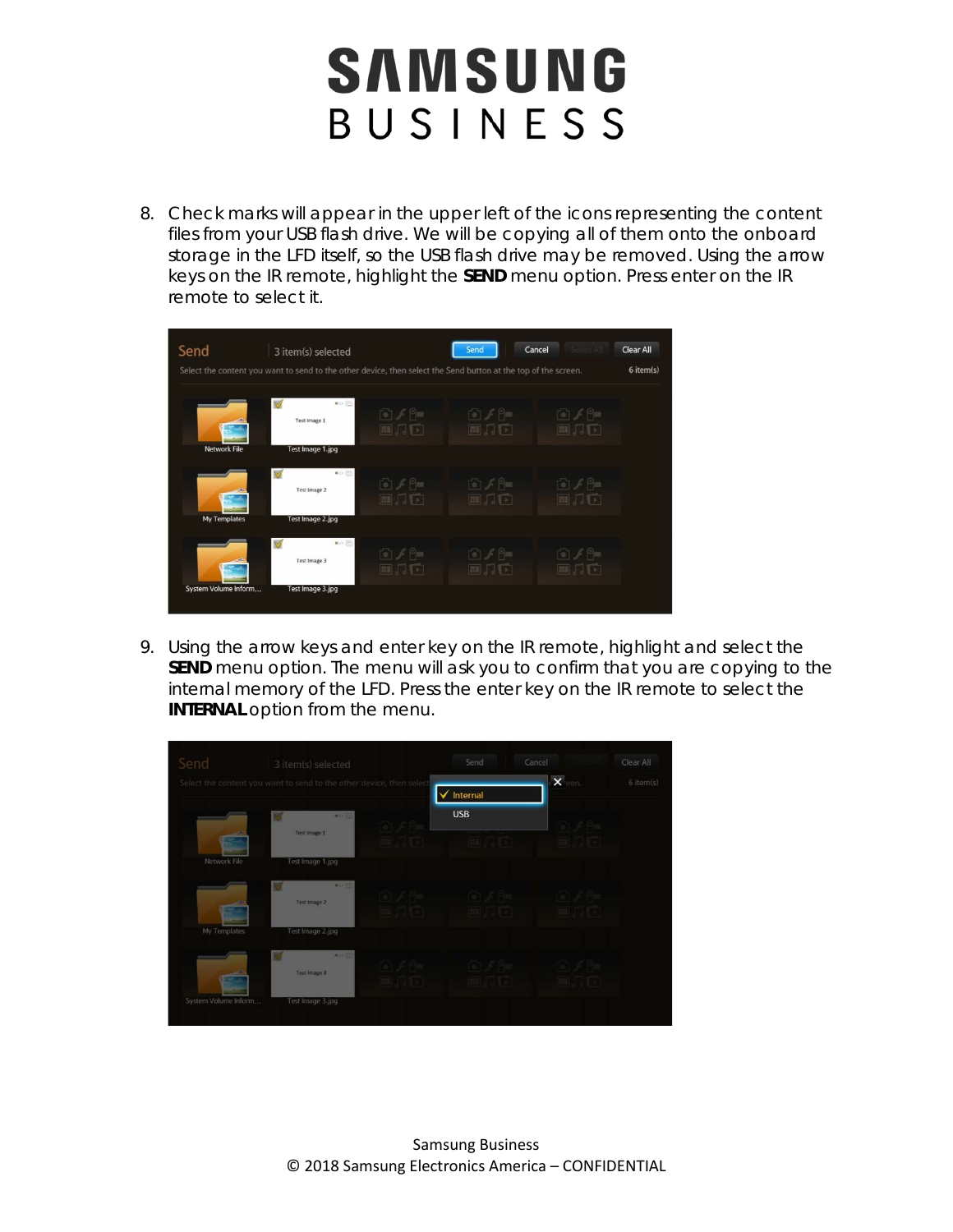10. The Send menu will display, confirming the details of the operation. Using the arrow keys and enter key on the IR remote, highlight the **START** menu option and select it.

| Send                 | 3 item(s) selected                                                                                             |       | Send   | Cancel              | Clear All |
|----------------------|----------------------------------------------------------------------------------------------------------------|-------|--------|---------------------|-----------|
|                      | Select the content you want to send to the other device, then select the Send button at the top of the screen. |       |        |                     | 6 item(s) |
|                      | <b>BOOK</b>                                                                                                    |       |        |                     |           |
|                      | Send                                                                                                           |       |        |                     |           |
| Network File         | Item(s) selected from USB storage: 3                                                                           |       |        | Total Size. 0.16 MB |           |
|                      | <b>Destination: Internal</b>                                                                                   |       |        | 5.05 GB Available   |           |
| My Templates         |                                                                                                                | Start | Cancel |                     |           |
|                      | <b>MOLT</b><br>Test Image 3                                                                                    |       |        |                     |           |
| System Volume Inform | Test Image 3.jpg                                                                                               |       |        |                     |           |

11. The LFD will transfer the content files from the USB flash drive onto the internal storage of the LFD, displaying a status bar dialog showing progress. The LFD will confirm that all the files were successfully sent. Press the enter key on the IR remote to accept the **OK** menu option and close the menu.

| Send                 | 3 item(s) selected<br>Select the content you want to send to the other device, then select the Send button at the top of the screen. |              | Send    | Cancel       | Clear All<br>$6$ item(s) |
|----------------------|--------------------------------------------------------------------------------------------------------------------------------------|--------------|---------|--------------|--------------------------|
| Network File         | Successfully sent.<br><b>Total (3/3)</b>                                                                                             | $\equiv$ USB | $>$ > > | Internal     |                          |
|                      | Test Image 3.jpg                                                                                                                     |              |         | 100%<br>100% |                          |
| My Templates         |                                                                                                                                      | OK           |         |              |                          |
|                      | м<br>Test Image 3                                                                                                                    |              |         |              |                          |
| System Volume Inform | Test Image 3.jpg                                                                                                                     |              |         |              |                          |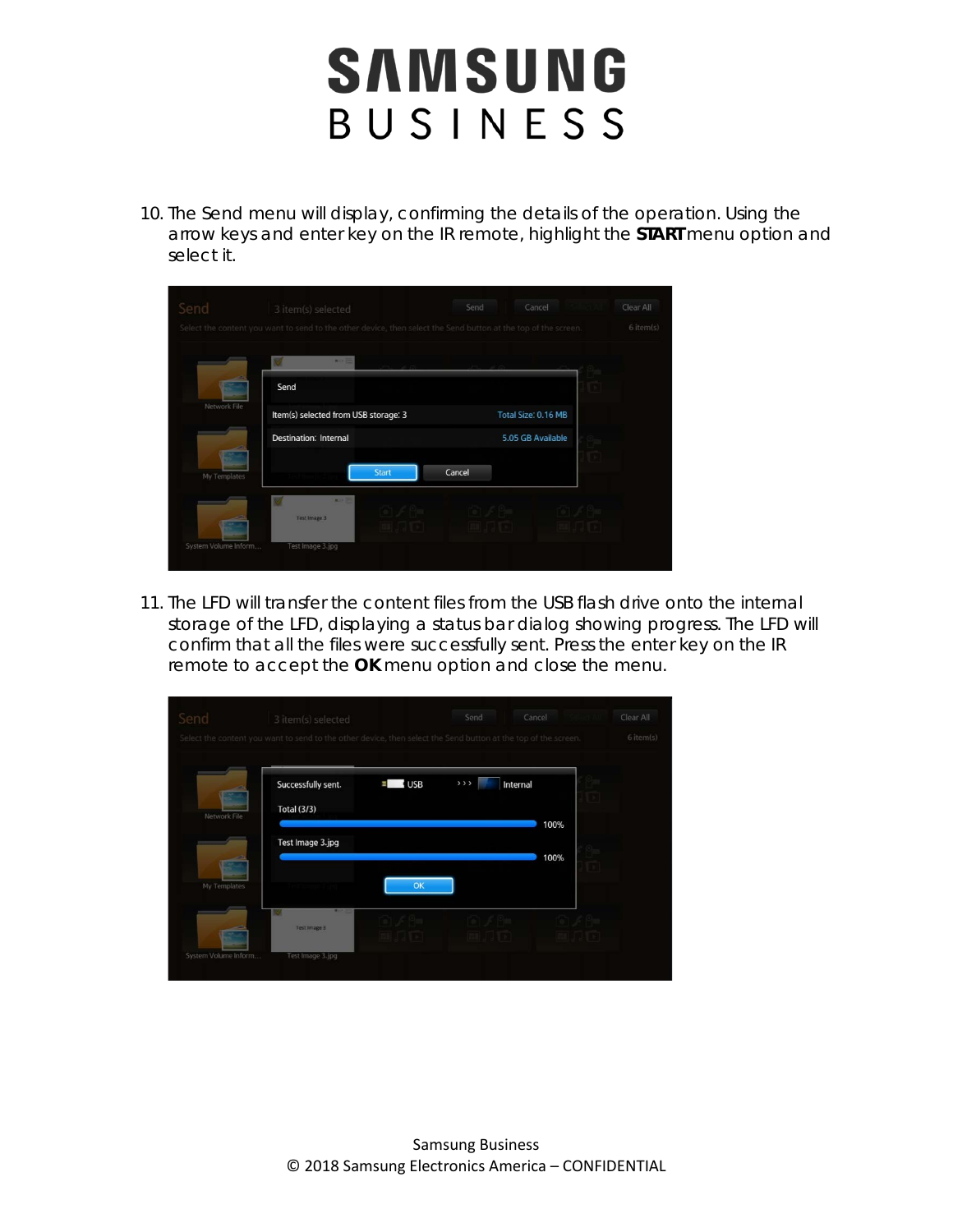12. The screen will now show two copies of your content, the original on the USB flash drive, and the copy placed into internal memory. You may now remove the USB flash drive.



#### **STEP 2: Create Schedule on LFD**

13. Press HOME on the IR remote to bring up the Home menu.

| MagicInfo Player S3       |                                                                                                                             |                 |                       |
|---------------------------|-----------------------------------------------------------------------------------------------------------------------------|-----------------|-----------------------|
| Player                    | <b>Schedule</b><br>31<br>Schedule your content on local<br>channels, or check network channels<br>scheduled via the server. | <b>Template</b> |                       |
|                           |                                                                                                                             |                 |                       |
| 7<br><b>Clone Product</b> | ñ<br><b>ID Settings</b>                                                                                                     | Video Wall      | <b>Network Status</b> |
| <b>Picture Mode</b>       | On/Off Timer                                                                                                                | Ticker          | More settings         |
|                           |                                                                                                                             |                 |                       |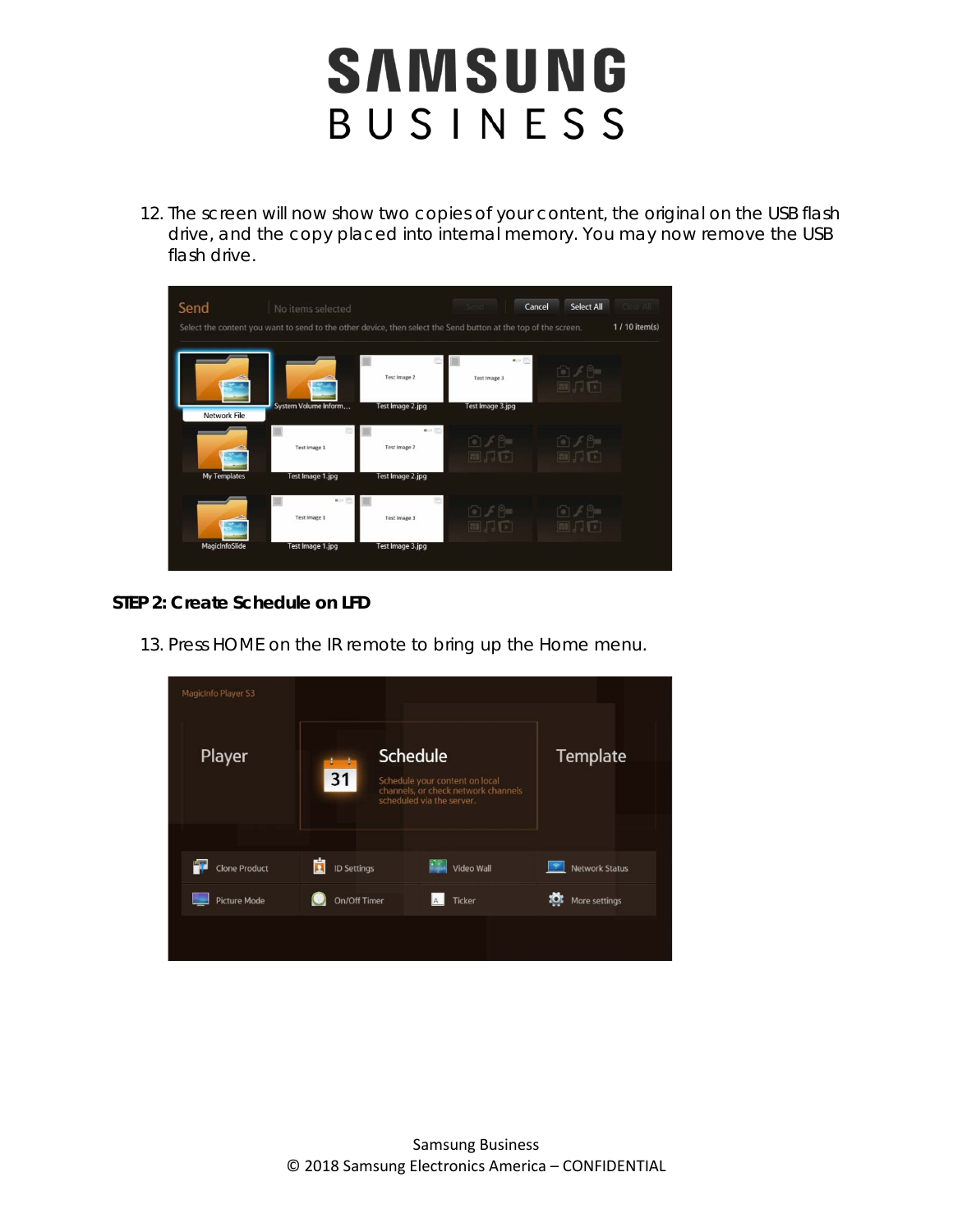14. Using the left/right arrow keys and the enter key, highlight the **SCHEDULE** menu option and select it. This will bring up the Schedule menu.

| <b>B</b> Schedule   |                                                                     |                | $\vee$ Type: Local $\vee$ Device: Internal | Options                  |
|---------------------|---------------------------------------------------------------------|----------------|--------------------------------------------|--------------------------|
|                     | Schedule your content on a local channel or edit existing channels. |                |                                            |                          |
| <b>Playing Time</b> | (b) [CH1]Channel 1                                                  | [CH2]Channel 2 | [CH3]Channel 3                             |                          |
| 12:00 am            |                                                                     |                |                                            |                          |
| 12:30 am            |                                                                     |                |                                            |                          |
| 01:00 am            |                                                                     |                |                                            |                          |
| 01:30 am            |                                                                     |                |                                            |                          |
| 02:00 am            |                                                                     |                |                                            |                          |
| 02:30 am            |                                                                     |                |                                            | The default content will |
| 03:00 am            | + Add Program                                                       |                | content on                                 | be played when there is  |
| 03:30 am            |                                                                     |                |                                            | no program scheduled.    |
| 04:00 am            |                                                                     |                |                                            |                          |
| 04:30 am            |                                                                     |                |                                            |                          |
| 05:00 am            |                                                                     |                |                                            |                          |
| 05:30 am            |                                                                     |                |                                            |                          |
| 06:00 am            |                                                                     |                |                                            |                          |

15. Using the up/down/left/right arrow keys and enter key to highlight the **ADD PROGRAM** menu option in center of the screen, and press enter to select it. This will display the schedule creation menu.

| Schedule Channel1                                                                |          |                  |          |         |
|----------------------------------------------------------------------------------|----------|------------------|----------|---------|
| Add content to create a program on the channel.                                  |          |                  |          |         |
| Set the times at which this program will start and stop showing on this channel. |          |                  |          |         |
|                                                                                  |          |                  |          |         |
| <b>Start Time</b>                                                                | 12:00 am | <b>Stop Time</b> | 09:00 am | All Day |
| Check the Channel name and the storage location for this program.                |          |                  |          |         |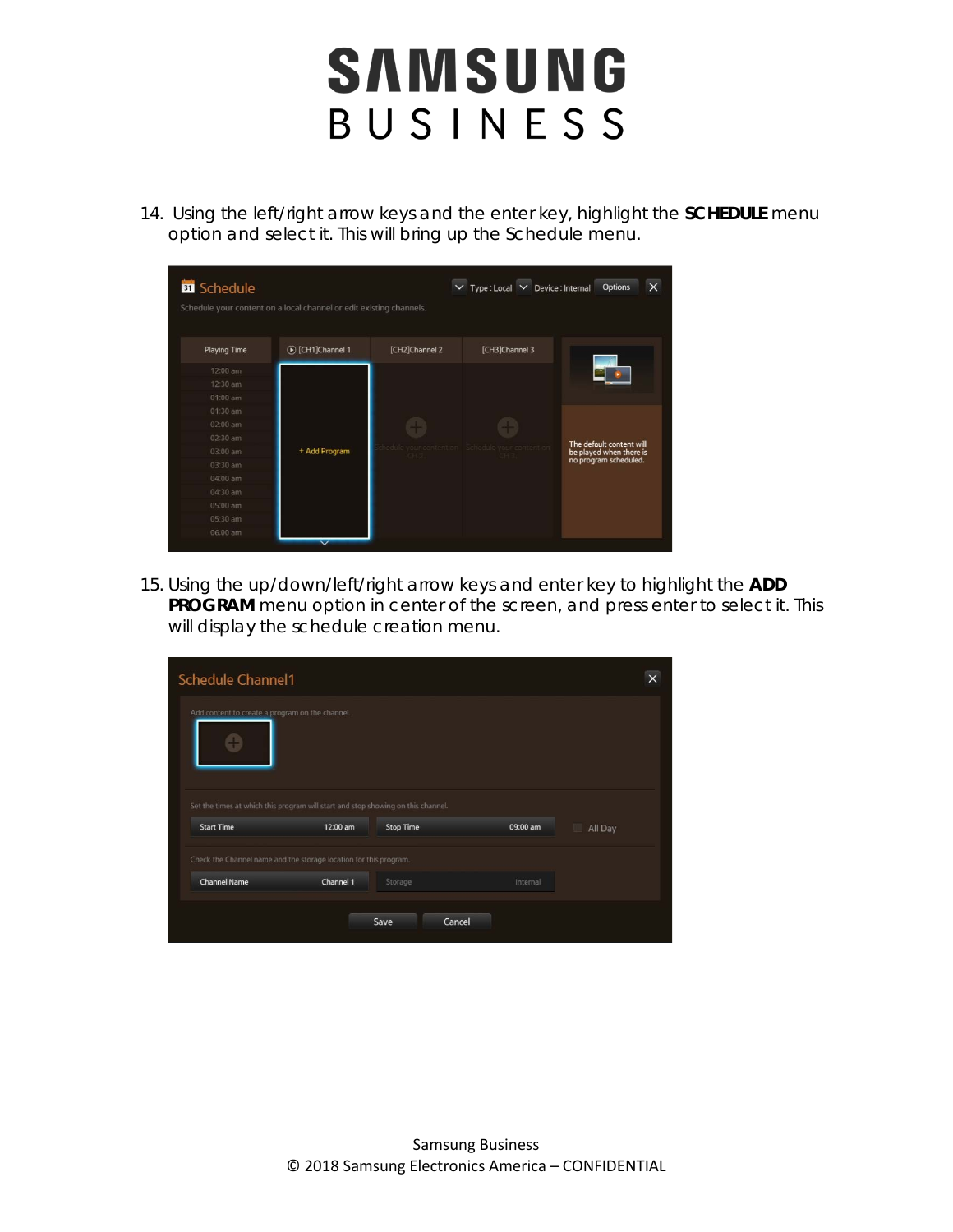16. Using the arrow keys and the enter key on the IR remote, highlight and select the plus icon, labeled "Add content to create a program on the channel" in the middle left. This will display the Open File menu. Your content files will now be shown.

| Schedule Channel1 | Add content to create a program on the channel. |                                      |                                         | $\times$                            |
|-------------------|-------------------------------------------------|--------------------------------------|-----------------------------------------|-------------------------------------|
| Open File         | No items selected                               | Device : Internal<br>$\checkmark$    | $\vee$ Content: All                     | Sort by : File Name<br>$\checkmark$ |
| My Templates      | ö<br>Test Image 2<br>Test Image 2.jpg           | $P =$<br>$\mathbb{H}$ , $\mathbb{H}$ | $\cap$ $\neq$ $\cap$ $=$<br><b>FILL</b> | 67/9<br>国具面                         |
| Test Image 1      | Test Image 3                                    | ran ∕ P≡<br>副月中                      | $P =$<br>■ 局下                           | 向子阳<br>■JJレ                         |
| Test Image 1.jpg  | Test Image 3.jpg                                | Cancel                               |                                         |                                     |

17. From the Open File screen, you can use the arrow keys and the enter key to place check marks next to all the content files you want to add to the schedule.

| Schedule Channel1                |                                                 |                                              |                                                       | $\times$                                                               |
|----------------------------------|-------------------------------------------------|----------------------------------------------|-------------------------------------------------------|------------------------------------------------------------------------|
|                                  | Add content to create a program on the channel. |                                              |                                                       |                                                                        |
| Open File                        | 1 item(s) selected                              | Device : Internal<br>$\checkmark$            | $\vee$ Content: All                                   | $\vee$ Sort by : File Name                                             |
| My Templates                     | ā<br>ш<br>Test Image 2<br>Test Image 2.jpg      | $F \circ F =$<br>$\mathbb{H}$ , $\mathbb{H}$ | $P =$<br>$\mathbb{H}$ , $\sqrt{2}$                    | $\odot$ $\neq$ $\odot$ $=$<br>$\mathbb{E}[\mathbf{I} \mid \mathbf{I}]$ |
| rest Image 1<br>Test Image 1.jpg | Test Image 3<br>Test Image 3.jpg                | $F \circ F = F$<br>国品面                       | $\lceil \circ \rceil \neq \lceil \circ \rceil$<br>副刀口 | $\cap$ $\neq$ $\cap$ $\equiv$<br>EII 。<br>$\rightarrow$                |
|                                  |                                                 | Done<br>Cancel                               |                                                       |                                                                        |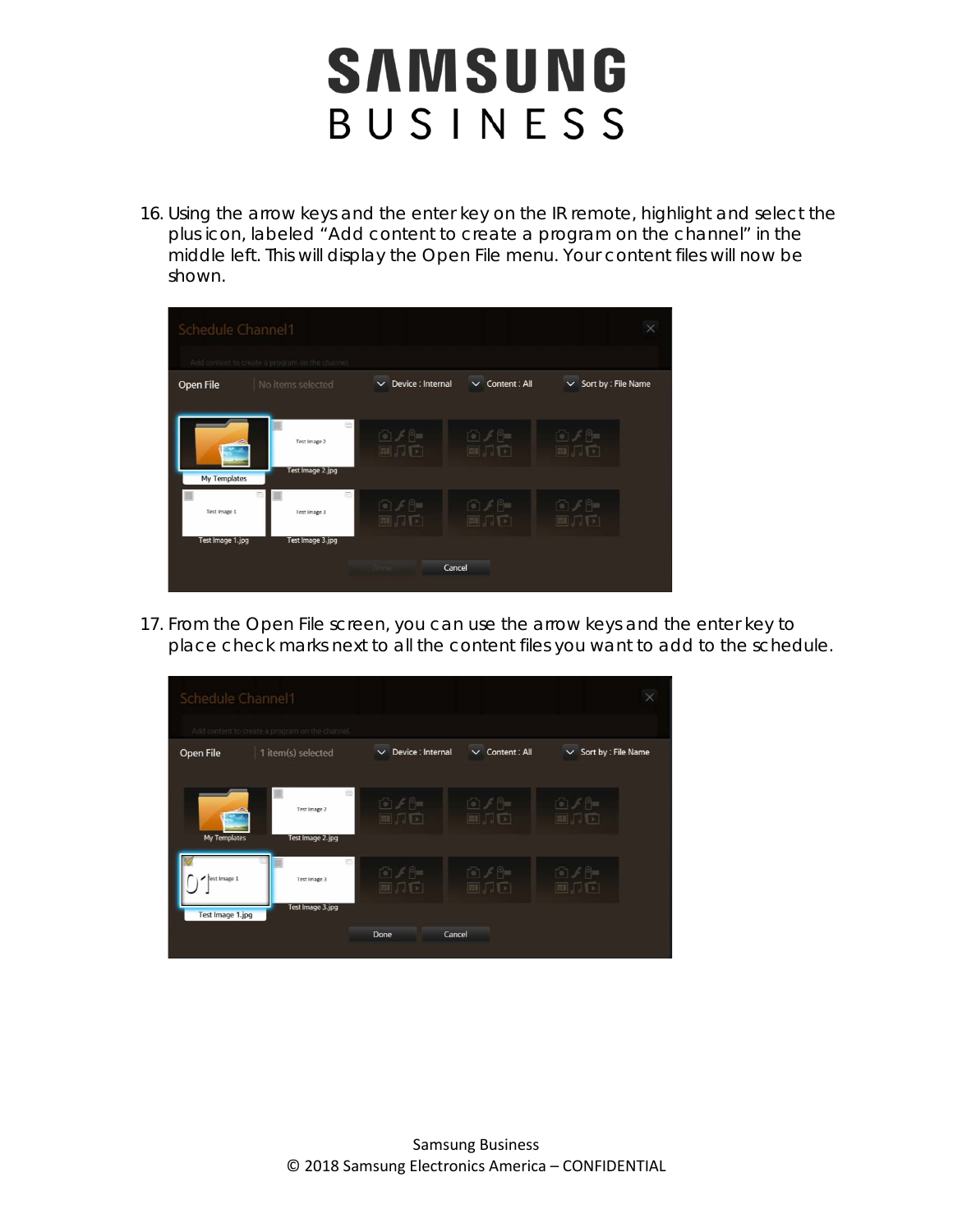18. Once your content has been selected, use the arrow keys and enter key to navigate to the **DONE** menu option at the bottom of the screen. This will return you to the Schedule creation menu. From this screen you have several options. You can configure the START TIME for your content, and the STOP TIME. You can select the check box next to ALL DAY if you want it to run 24 hours. Once you have set when you want your content to play, use the arrow and enter keys to navigate to and select the SAVE menu item at the bottom of the screen.

| <b>Schedule Channel1</b>                                                         |           |                  |          |         | $\times$ |
|----------------------------------------------------------------------------------|-----------|------------------|----------|---------|----------|
| Add content to create a program on the channel.<br>Select to delete<br>00.05     | Ð         |                  |          |         |          |
| Set the times at which this program will start and stop showing on this channel. |           |                  |          |         |          |
| <b>Start Time</b>                                                                | 12:00 am  | <b>Stop Time</b> | 09:00 am | All Day |          |
| Check the Channel name and the storage location for this program.                |           |                  |          |         |          |
| <b>Channel Name</b>                                                              | Channel 1 | Storage          | Internal |         |          |
|                                                                                  |           | Cancel<br>Save   |          |         |          |

19. This will return you to the main Schedule Menu.

| <b>Playing Time</b> | (b) [CH1]Channel 1  | [CH2]Channel 2 | [CH3]Channel 3                                  |                                      |
|---------------------|---------------------|----------------|-------------------------------------------------|--------------------------------------|
| 12:00 am            |                     |                |                                                 | Test Image 1                         |
| 12:30 am            |                     |                |                                                 |                                      |
| 01:00 am            |                     |                |                                                 |                                      |
| 01:30 am            |                     |                |                                                 |                                      |
| 02:00 am            |                     |                |                                                 | Program Info                         |
| 02:30 am            |                     |                |                                                 |                                      |
| 03:00 am            | 12:00 am ~ 09:00 am | 342            | hedule your content on Schedule your content on | Playing Time:<br>12:00 am ~ 09:00 am |
| 03:30 am            |                     |                |                                                 | Content:                             |
| 04:00 am            |                     |                |                                                 | Test Image 1.jpg                     |
| 04:30 am            |                     |                |                                                 |                                      |
| 05:00 am            |                     |                |                                                 |                                      |
| 05:30 am            |                     |                |                                                 |                                      |
| 06:00 am            |                     |                |                                                 |                                      |